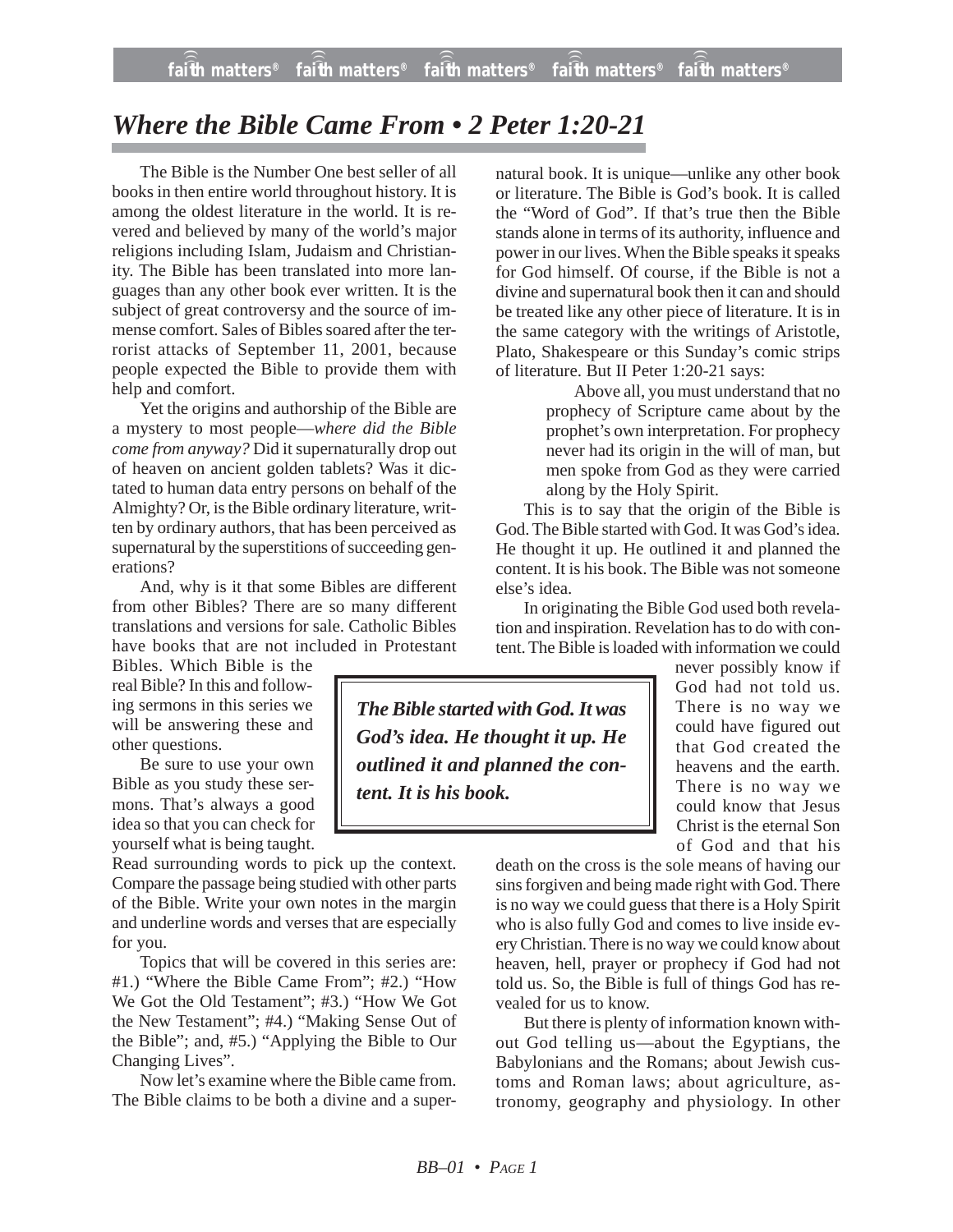## **faith matters® faith matters® faith matters® faith matters® faith matters®** ))) ))) ))) ))) faith matters $^{\circ}$  faith matters $^{\circ}$

words, the Bible contains divine revelation we couldn't know from anywhere else, but not all the Bible is divine revelation.

The second supernatural act of God to give us the Bible was inspiration. Inspiration guarantees accuracy. Literally, the word "inspiration" means "out-breathed", but specifically it means that God gave his breath and life to the words of the Bible when it was written.

If you know art well you can tell from looking at a painting if it was from the hand of Renoir, Michelangelo, Picasso or Charles Schultz. Each has his own style that makes his art his.

When we say the Bible is inspired we mean that God is in it—that God is obvious in what the Bible says and what the Bible is. God is a God of truth; therefore the Bible is a book of truth. God is accurate and God's accuracy has been recorded in the Bible.

Maybe all this sounds too technical, but it is very important. If you are going to have a heart pacemaker placed in your chest you have a very high desire for content and accuracy. You want to know that it is a quality device and that it is properly installed. It is a matter of life and death. The Bible has content from God and accuracy from God. It is God's book.

But the Bible is also a human book. More than 40 different authors wrote it over a period of 1500 years. These authors were young or they were old; they spoke Hebrew and Greek; they were married and single, struggled with their sins, had good moods and bad moods and personalities that were unique to each one.

These Bible authors included David the poet, Moses the lawgiver, Luke a physician, Paul a theologian and Peter a fisherman. Each had his own distinctive style and his personality came through in his writings. You can see and feel the difference between the writings of Jeremiah in the Old Testament and John in the New Testament. They weren't very much alike.

Think of it this way. God planned the Bible. He knew what he wanted it to say. He recruited authors and gave them material, supervision and an assignment. They had to stay within the assignment but they had the freedom to be themselves.

Compare that to a research scientist at the University of Minnesota who has made some amazing discoveries in physics. She wants her graduate students to write up her discoveries. She shares her research data with them and assigns papers for them to write. She allows them to work on their own but she edits for accuracy throughout the process and before the papers are sent to publishers. Every paper has her information and is accurate, but it is different and distinctive depending on the personality and style of the graduate student who wrote it.

The question is: Are these the professor's papers or are they the students' papers? The answer is "yes"—they are the papers of both. And so it is with the Bible. It is a divine/human book. The origin is divine giving content and guaranteeing accuracy. The origin is also human in writing style and personality. There is no other book like it.

The authors of the Bible mostly wrote in Hebrew and Greek. There are a few sections in Aramaic and some words and phrases from other languages, but the Old Testament is essentially written in Hebrew and the New Testament is written in Greek. This means that what we read is not what was originally written. Our English Bibles are translations from other languages.

Do we have the original writings? We do not. In some cases we have manuscripts that are historically very close to the time of writing and in other cases our earliest manuscripts are centuries after the time of original writing. The closest manuscripts are for the New Testament and the Old Testament manuscripts are farther removed from the original.

It is important to know that centuries of scholars have worked very hard to get as close to the original as possible. There are literally thousands of ancient manuscripts. There is a disciplined science of testing the paper, analyzing the ink and script and comparing manuscripts to each other. What we have with the Bible is overwhelmingly better than any other ancient writings. We have every reasonable confidence that our Hebrew and Greek texts today are very, very close to what was originally written.

But that begs a question: Can we really trust the Bible that we have? If we don't have the original manuscripts and if our Bibles are translations from other languages, isn't the danger that there have been a lot of distortions between where God started and what we have today?

It is a good question, but it shouldn't be a reason for worry. The manuscripts are excellent and the translations are many. You could learn Hebrew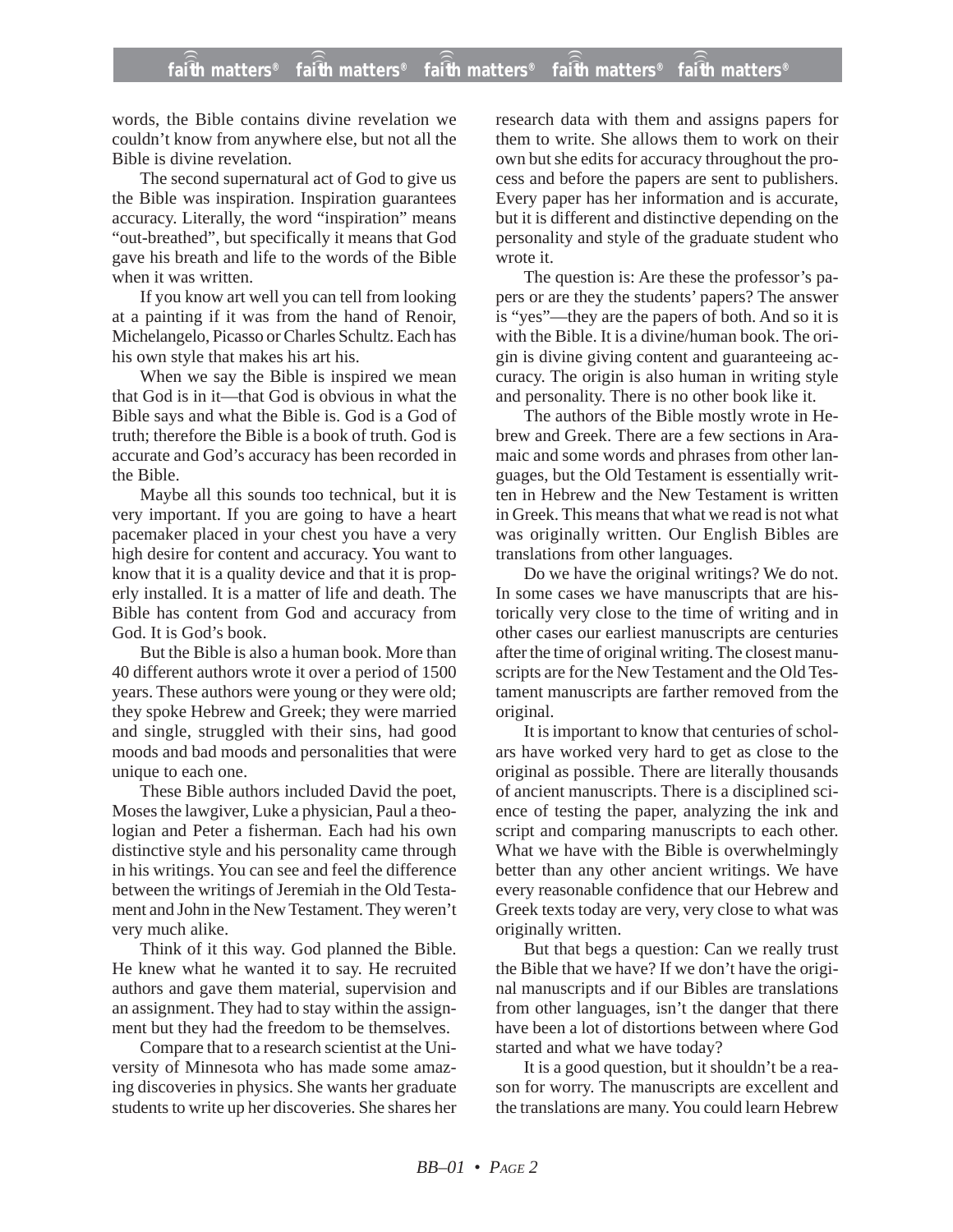## **faith matters® faith matters® faith matters® faith matters® faith matters®** ))) ))) ))) ))) )))

and Greek (which I had to do in seminary) but comparing different translations to get at the original meaning and intent will be sufficient for almost all practical purposes any of us will ever face. Besides, if God revealed and inspired his truth in the first place, don't we believe that God will protect the transmission and translation of that truth so we get the message he wants us to have?

We are an especially blessed generation. In earlier centuries most people couldn't read, translations weren't available and Bibles were too expensive or unavailable for most people. We have greater access to the Word of God than any people at any time anywhere in history.

The origins of the Bible are more important than the organization of the Bible but it is also helpful to understand how the Bible is put together. The word "Bible" comes from the Latin word *biblia* meaning "books". The Latin word comes from the Greek word *biblos,* the name for the papyrus plant whose leaves were used for paper. Bible means "book" (or "books" because it is actually a

library of 66 separate books all bound together into a single volume). Sometimes the Bible is referred to as "writings" or "scripture". They all mean the same thing; they are synonyms rooted in different languages.

Take a look at the Table of Contents in the front of your Bible. It shows that the Bible is di-

vided into the Old Testament and the New Testament. "Testament" means "covenant". A covenant is like a contract—an agreement between multiple parties. God had a special covenant with the people of Israel on how they were to live and relate to God. It included a lot of laws. Jeremiah predicted that the Old Covenant would eventually be superseded with a New Covenant. (*"The time is coming," declares the LORD, "when I will make a new covenant with the house of Israel and with the house of Judah."* Jeremiah 31:31)

Around the end of the 2nd century A.D. Christians started referring to the earlier Hebrew books as the Old Covenant and the newer Greek books as the New Covenant. Along the way the words switched and they became known as the Old Testament and the New Testament.

Another way of thinking of the two parts is that the Old Testament is mostly about the nation of Israel and the Hebrew people; the New Testament is mostly about the church of Jesus Christ and all people.

The Old Testament is a library of 39 separate books. There are some differences between the organization and content of the Hebrew Bible, the Catholic Bible and the Protestant Bible. The Old Testament of the Protestant Bible is organized into four sections: Law, History, Wisdom, Poetry and Prophecy. Under Law are Genesis, Exodus, Leviticus, Numbers and Deuteronomy. Sometimes they are referred to as the Books of Moses or the Pentateuch. Under History are Joshua; Judges; Ruth; I and II Samuel; I and II Kings; I and II Chronicles; Ezra; Nehemiah and Esther. Under Poetry and Wisdom are Job, Psalms, Proverbs, Ecclesiastes, and the little book of Song of Solomon. And under Prophecy is the biggest section of all—Isaiah, Jeremiah, Lamentations,

*…if God revealed and inspired his truth in the first place, don't we believe that God will protect the transmission and translation of that truth so we get the message he wants us to have?*

Ezekiel, Daniel, Hosea, Joel, Amos, Obadiah, Jonah, Micah, Nahum, Habakkuk, Zephaniah, Haggai, Zechariah and Malachi.

Some of the books of the Old Testament are named for their content: Genesis, the book of beginnings; Exodus, exiting from slavery in Egypt. Most of the

books of the Old Testament are named for people: Ruth, Esther, Jonah, Nehemiah and more.

Understanding the organization of the Bible is very important much of the Bible is not in chronological order. Sometimes people think that they can pick up a Bible and read it straight through like a novel telling a story. The Bible is organized more like a daily newspaper with special sections for Nations News, Metro News, Sports, Business, Entertainment and ads.

The New Testament is a library of 27 books. The Catholic and Protestant New Testaments are pretty much the same. Of course, there is no Jewish New Testament. The New Testament is also organized into four different sections. They are the Gospels, History, Letters and Prophecy.